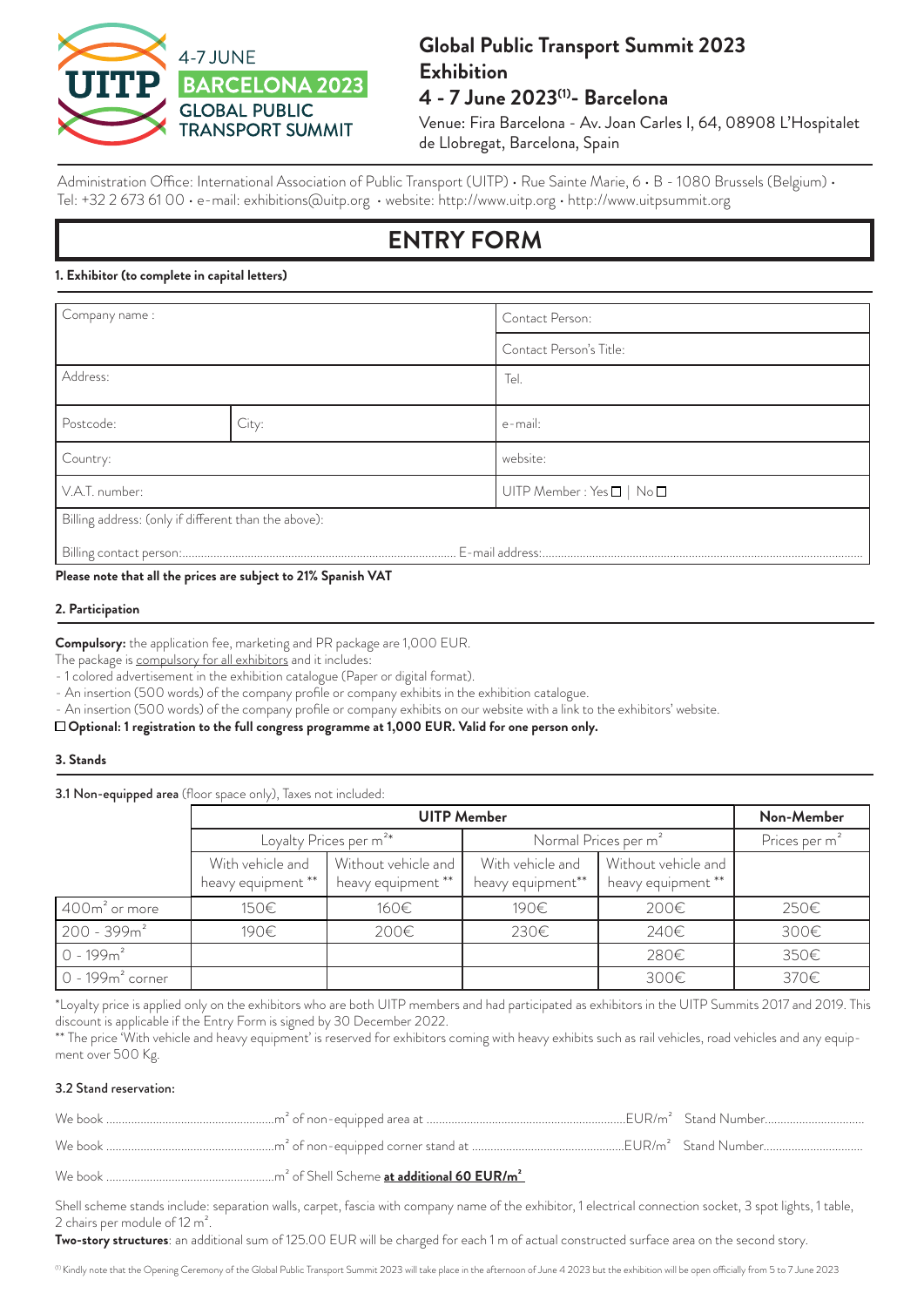#### **4. Co-exhibitors**

Co-exhibitors will be charged 1000 EUR each for the administration costs, and the marketing & PR package (please see item 2 in page 1).

#### 4.1 List and full address of any co-exhibitor whose products will be displayed on your stand (to complete in capital):

If necessary please attach appendix.

#### **5. Terms and conditions**

Upon receipt of this entry form UITP will:

- a) Confirm the reservation of space
- b) Send the invoice including the application fee, the marketing & PR package as well as the cost of the stand
- c) Confirm the stand allocation once the exhibitor has paid the full amount invoiced
- d) Reserve the right to reduce the delay of payment as the exhibition approaches
- e) Place the stands at the disposal of the participants when they have fulfilled all the obligations required by the management of the exhibition.

#### 5.1 Schedule of payment

#### Reservation before 30 April 2022

a) The application fee, the marketing & PR package and 50% of the total price of the stand and taxes (if applicable) are invoiced and the payment must be made within the 60 days from the date of the invoice. The remaining 50% will be invoiced at a later stage. Only those exhibitors who have made this payment can be allotted a definitive stand.

Reservations made between 1 May 2022 and 31 March 2023

b) The application fee, the marketing & PR package and the total price of the stand and taxes (if applicable) are invoiced and the payment must be made within the 60 days of the date of invoice. Only those exhibitors who have made this payment can be allotted a definitive stand. Reservations after 1 April 2023

c) The application fee, the marketing & PR package and the total price of the stand and taxes (if applicable) will be invoiced and the payment must be made **immediately**. Only those Exhibitors who have made this payment can be allotted a definitive stand

Note: Any bank charges have to be paid by the Exhibitors. In case of non-payment before the specified dates, UITP reserves the right to reallocate the reserved stand. The Exhibitors, however, remain bound by their registration contract and have to pay the total costs of their exhibition stand.

#### **6. UITP Membership fee**

Exhibitors will profit from the members rate only if they have regularly paid all UITP membership fees including 2023.

#### **7. Reduction of reserved space until 31 October 2022**

Exhibitors reducing the size of their stand will automatically be charged 100 EUR per m<sup>2</sup> of reduced space. No reduction of space will be accepted after 31 October 2022 and the totality of the price of the reserved  $m^2$  remains due. The rental fee of the remaining space will be calculated based on the prices in item 3.1 in page 1 of this contract.

#### **8. Withdrawal**

For cancellations made before 31 October 2022, 50% of the full amount of the original space will remain due. The application fee and the marketing & PR package will not be reimbursed. As from 1 November 2022, the exhibitor has to pay the full amount for the space reserved in all cases and whatever the reason for the withdrawal may be. Unpaid invoices remain due in all cases. Withdrawal must be made by email to the UITP exhibition management.

#### **9. Additional information**

#### Please state your core business (COMPULSORY TO SELECT)

- **□**Buses
- **Electrification equipment**
- Energy saving, recycling & ecological services
- Financial services
- Infrastructure
- $n$ Interiors
- $\Box$  IT, ticketing and passenger information
- Maintenance
- □ Combined & Micro Mobility
- □ Operator, authority, consultant or association
- Publisher
- Rail vehicles
- **□** Security
- Trainings & consulting
- Urban furniture
- Vehicles components
- □ Other components and materials
- Waterborne transport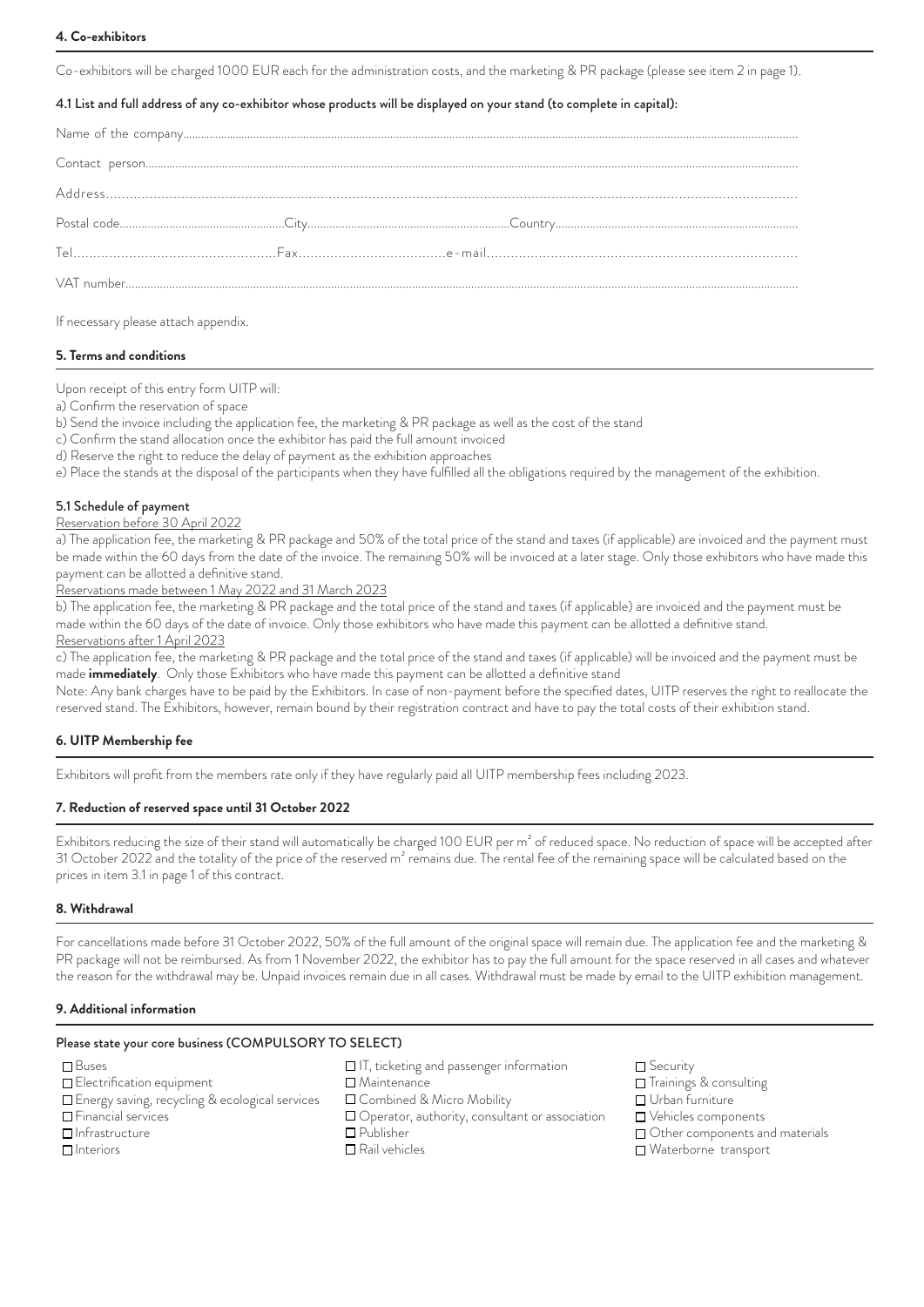#### Article 1 - General information

The Global Public Transport Summit 2023 - Exhibition, an international public transport exhibition, will be organised from 5-7 June 2023 in Barcelona.

#### Article 2 - Parties

The Organiser of the Exhibition is the International Association of Public Transport (UITP).

The exhibiting company will be referred to as the Exhibitor in the present contract.

#### Article 3 - Admission

The Organiser is the only authority able to accept or reject applications and to allocate stands. Its decisions are final.

#### Article 4 - Contract

The signed registration form constitutes a legally binding contract for the Exhibitors. All stands are confirmed in writing and the position allocated is definitive unless the Exhibitor has informed the Organiser within 4 weeks of the confirmation message. The Organiser reserves the right to change the location of stand in case of unforeseen and/or unavoidable circumstances, beyond its control.

#### Article 5 - Advertising

Advertising onsite is only possible through the channels offered by the Organiser.

#### Article 6 – Stands

Non-equipped floor space:

- ...<br>the Exhibitor may only occupy the contracted upon floor space, the Organiser supplies the general lighting and the ventilation of
- the Exhibition hall(s).

The equipped stands (Shell Scheme):

• Shell scheme stands will receive separation walls, carpet, fascia with company name of the exhibitor, 1 electrical connection socket, 3 spot lights, 1 table, 2 chairs per module of 12 m².

#### Article 7 - Technical documents

All information relating to the constructing, fitting and dismantling of stands will be sent to each Exhibitor in form of a Technical Guide, together with order forms for technical installations (water, telephone, electricity, furniture etc.) to be sent to the nominated sub-contractors. These installations are at the expense of the Exhibitor as are the related costs for consumption and use.

#### Article 8 - Construction and dismantling timetable

The exact timetable of move in/move out days will be mentioned in the Exhibition Technical Guide. Prolongation of move-in, move-out days above the days fixed by UITP are at the Exhibitors' own expense and are subject to availability in the Exhibition Centre.

#### Article 9 - Fitting and exploitation

The setting-up of stands (structure and design) must be pre-approved by the Exhibition architect who ensures that the local regulations are respected. The setting up of stands (structure and decoration) must be executed with materials that are not easily flammable and which do not give off harmful gases under the effect of heat. Any installations or decorative elements that could affect another exhibitor in any way are prohibited.

Noisy publicity of any kind, in particular the use of loud-speakers, is prohibited. Publicity may only be handed out on the Exhibitor's own stand. No part of the stand may exceed the given stand limits. The Exhibitor is responsible for organising its stand so that all exhibits can be examined and demonstrated within the stand limits.

Parts or exhibits exceeding the limits may be removed from the Exhibition hall by the Organisers at the expense of the Exhibitor.

The Exhibitor undertakes to keep its stand open throughout the duration of the Exhibition. The Exhibitor also undertakes not to remove any exhibits or dismantle its stand before the end of the Exhibition.

The exhibitor is not allowed to re-sell its stand or part of its stand to another company. The Organiser's decision is final.

#### Article 10 - Insurance

Exhibitors must be insured by an Insurance Company covering civil liability, stand material and the goods exhibited, whether these goods or material be their own or a third party's property. By way of their participation, Exhibitors automatically relinquish all claims, in the event of an accident or damage against :

1. The International Association of Public Transport (UITP)

- 2. Fira Barcelona
- 3. The City and local hosts of Barcelona

4. The Exhibitors at the Exhibition, the Exhibition visitors and the Congress participants

5. The directors, representatives, managers and officials appointed by these persons or bodies.

#### Article 11 - Civil liability

*Of the Exhibitor* :

The Exhibitor is responsible for any damage to a third party, caused either by itself or by its employees or its material.

*Of the Organiser* :

The International Association of Public Transport (UITP) is responsible under civil law in its capacity as Organiser of the Exhibition and any other related events it organises. This liability shall in no case extend to the damage caused to visitors, Exhibitors or rented goods by third parties. Fira Barcelona is responsible for its civil liability in its capacity as owner of the premises and of fixed or temporary installations used for the Exhibition, as well as for the management of the concerns and handling of the activities it administers directly.

#### Article 12 - Cancellation of the Exhibition

Exhibitors shall not be entitled to any compensation should political, health or economic circumstances or a case of force majeure prevent the Exhibition from being held, or limit its size or modify its nature. Should it not be possible for the Exhibition to open, all rental fees shall remain the property of the Organiser up to a sum corresponding to the amounts for which it is already committed.

UITP can cancel the exhibition or postpone it at any time. This will not give exhibitors any right to claim cost of their travel, accommodation, stand building and other related services.

For the exhibition rental fee paid to UITP, if the exhibition is cancelled by UITP the latter will refund this fee to the exhibitor. If the exhibition is postponed, UITP will inform the exhibitor on the new dates and within the 14 days from the announcement of the new dates, the exhibitor needs to inform UITP in case they don't wish to continue for the announced new dates, in that case, their paid space rental fee will be refunded. If the exhibitor don't turn back to UITP this means that they accept the new dates.

#### Article 13 - Regulations

The Organiser reserves the right to modify or complete at any time the provisions of the present General Regulations.

#### **Article 14 - Law and Jurisdiction**

In any disputes that may arise concerning the execution or interpretation of the present General Regulations, both parties declare that they agree to the competence of the Brussels Tribunal.

#### **11. Declaration of the exhibitor**

We confirm our participation in the Global Public Transport Summit 2023 - Exhibition, to be organised from 5 - 7 June 2023, and comply with the regulations governing the present contract.